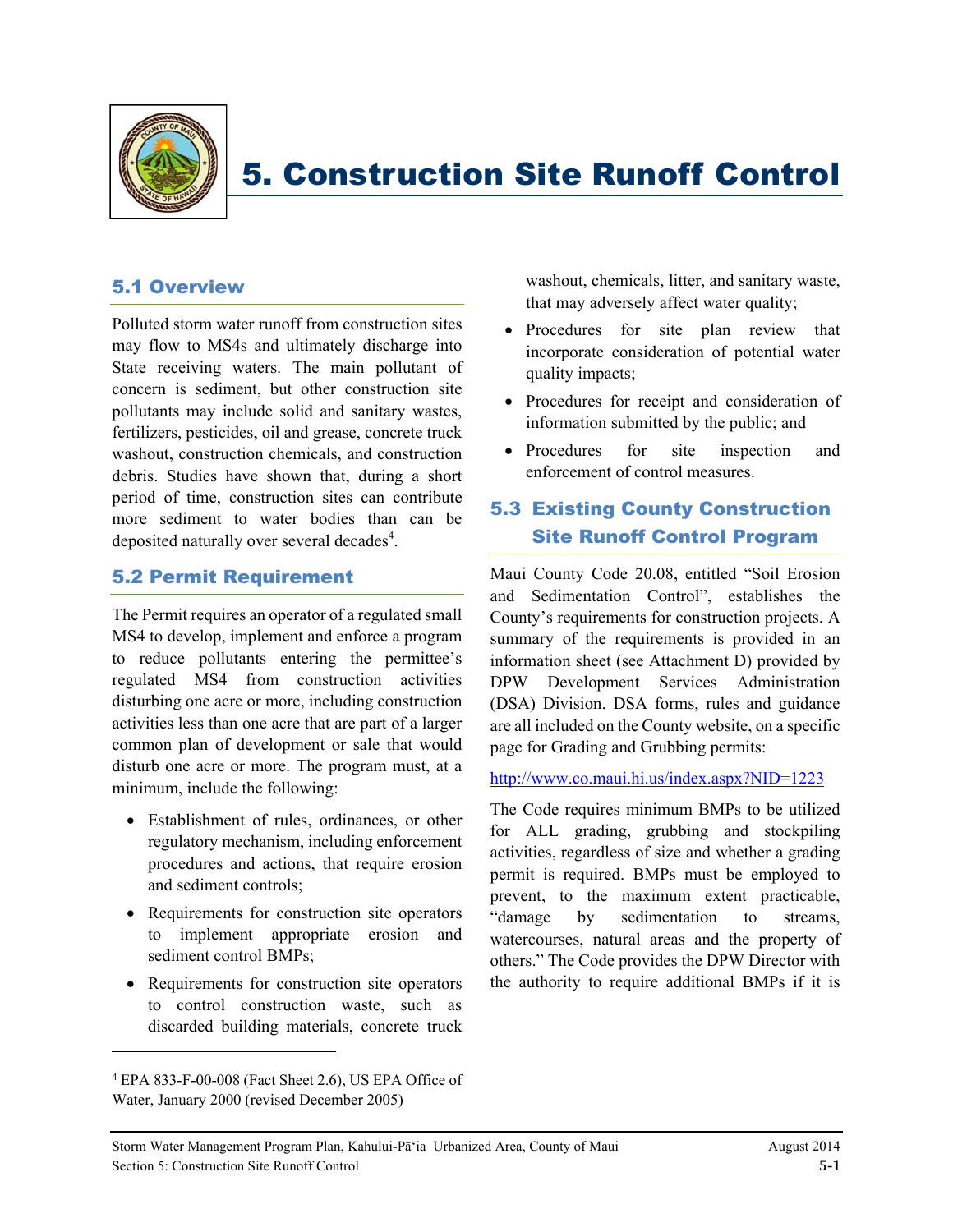determined that the work is likely to create soil erosion problems.

The Section includes enforcement provisions, including fines up to \$1,000 per day, and imprisonment not exceeding one year. Also included are requirements for performance bonds that can be used by the County to pay for costs the County may incur in restoration action.

The County requires contractors to schedule a preconstruction meeting with DSA at least two days prior to the start of work, and prohibits work until the preconstruction meeting occurs. The meeting includes a discussion of BMPs, which must be installed prior to the start of grubbing and grading.

These regulations are administered by the DSA, who is responsible for reviewing and approving grading and grubbing permit applications (as well as building permit applications). Applications for minor permits (for projects less than one acre and height of excavation or fill less than 15 feet) must include a BMP Plan. Applications for major permits (greater area or fill height) must also include an Erosion Control Plan. These Plans are reviewed by DSA for compliance with the County Code. The DSA also requests review of the plans by other affected agencies, and routes plans to the Maui Soil and Water Conservation District for review and comment. Additionally, the Maui Redevelopment Agency (MRA) reviews applications for new development and renovation projects in the Wailuku Redevelopment Area. DSA has also requested third-party engineering review of more complicated large projects. DSA maintains a database of new construction grading permits granted, and records of violations or corrective actions related to BMPs. DSA conducts regular inspections of construction sites to check that the BMPs are properly installed and maintained. Inspections include examining erosion and sediment control BMPs, as well as general housekeeping BMPs for other non-sediment potential pollutants. DSA keeps records of inspections and correspondence with project owners and contractors. DSA also investigates public complaints regarding contractor operations at construction sites. Calls are received through the DSA general telephone number.

### 5.4 Minimum BMPs

Section 20.08.035 states that, regardless of whether a site triggers the requirement for a grading permit, all grading, grubbing and stockpiling activities must provide BMPs to the maximum extent practicable to prevent damage by sedimentation to streams, watercourses, natural areas and the property of others. It is the permittee's and the property owner's responsibility to ensure that the BMPs are satisfactorily implemented.

- Drainage. On-site drainage is to be handled in such a way to as to control erosion, prevent damage to downstream properties and to return waters to the natural drainage course in a manner which minimizes sedimentation or other pollution to the maximum extent practicable.
- Dust control. All areas disturbed by construction activities must control dust emissions to the maximum extent practicable through the application of BMPs.
- Vegetation. Whenever feasible, natural vegetation, especially grasses, should be retained. If it is necessary to be removed, the removal and disposal of such vegetation from the site must occur within three months.
- Erosion controls. All disturbed areas shall be stabilized with erosion control measures that may include: staging construction: clearing only areas essential for construction; locating potential nonpoint pollutant sources away from steep slopes, water bodies, and critical areas; routing construction traffic to avoid existing or newly planted vegetation; protecting natural vegetation with fencing, tree armoring, and retaining walls or tree wells; stockpiling topsoil, covering the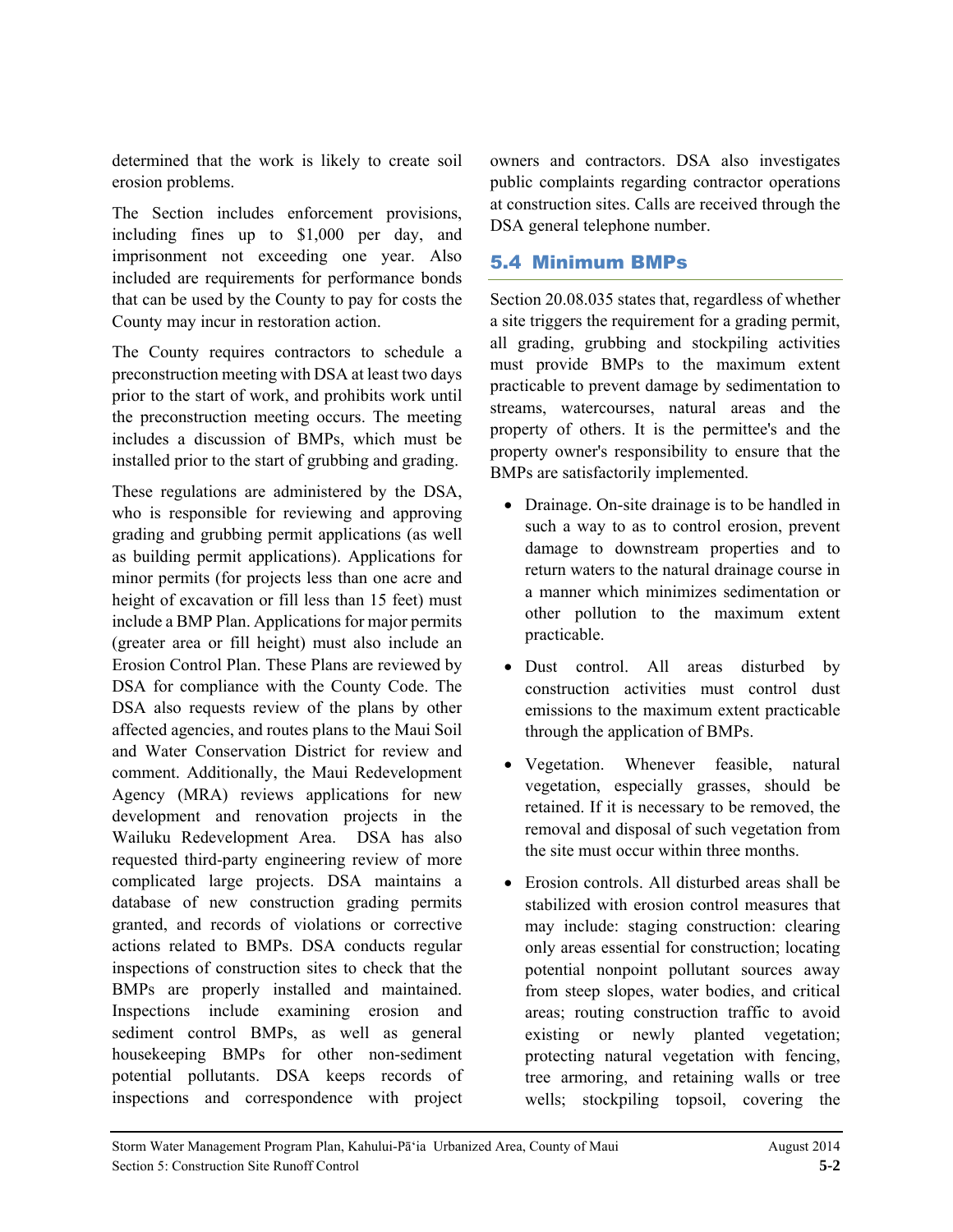stockpile to prevent dust, and reapplying the topsoil; covering or stabilizing all soil stockpiles; using wind erosion control; intercepting runoff above disturbed slopes and conveying it to a permanent channel or storm drain; constructing benches, terraces, or ditches at regular intervals to intercept runoff on long or steep disturbed or man-made slopes; providing linings or other method to prevent erosion of storm water conveyance channels; using check dams where needed to slow flow velocities; using seeding and fertilizing, mulching, sodding, matting, blankets, bonded fiber matrices, or other effective soil erosion control technique; and providing vehicle wheel wash facilities for vehicles before they leave the site.

- Sediment control. In addition to erosion control measures, providing practices to capture sediment that is transported in runoff to minimize the sediment from leaving the site. Filtration and detention (gravitational settling) are the main processes used to remove sediment from construction site runoff. Sediment control measures include sediment basins; sediment traps; filter fabric silt fences; straw bale, sand bag, or gravel bag barriers; inlet protection; stabilized construction entrances, and other measures to minimize off site tracking of sediment by construction vehicles; and vegetated filter strips.
- Material and waste management. Measures to insure the proper storage of toxic material and prevent the discharge of pollutants associated with construction materials and wastes shall be implemented.
- Timing of control measure implementation. Timing of control measure implementation shall be in accordance with the approved erosion control plan if such plan is required. At a minimum disturbed areas of construction sites that will not be re-disturbed for twenty-

one days or more will be stabilized (grasses or graveled) by no later than the fourteenth day after last disturbance.

If a project grading exceeds one acre, an erosion control plan and a grading plan, both prepared by an engineer, are required to be submitted. Section 20.08.060 has strict requirements. The erosion control plan shall include drawings with notes and details on the BMPs to be implemented for the project, pursuant to section 20.08.035, Minimum BMPs. The erosion control plan must address the following to the extent applicable:

- Stabilization of denuded areas:
- Protection/stabilization of soil stockpiles;
- Permanent soil stabilization;
- Establishment and maintenance of permanent vegetation;
- Protection of adjacent properties and water bodies;
- Sediment trapping measures;
- Sediment basins;
- Cut and fill slopes (terracing);
- Storm water management;
- Sequence of construction operations, including phased and successive development projects;
- Stabilization of waterways and outlets;
- Storm sewer inlet protection;
- Control of access and vehicular movement;
- Vehicular control on residential lots during construction;
- Working in or crossing watercourses;
- Underground utility construction;
- Timely installation of permanent erosion and sediment control;
- Maintenance of erosion control facilities;
- Protection of existing vegetation; and
- Dust control.